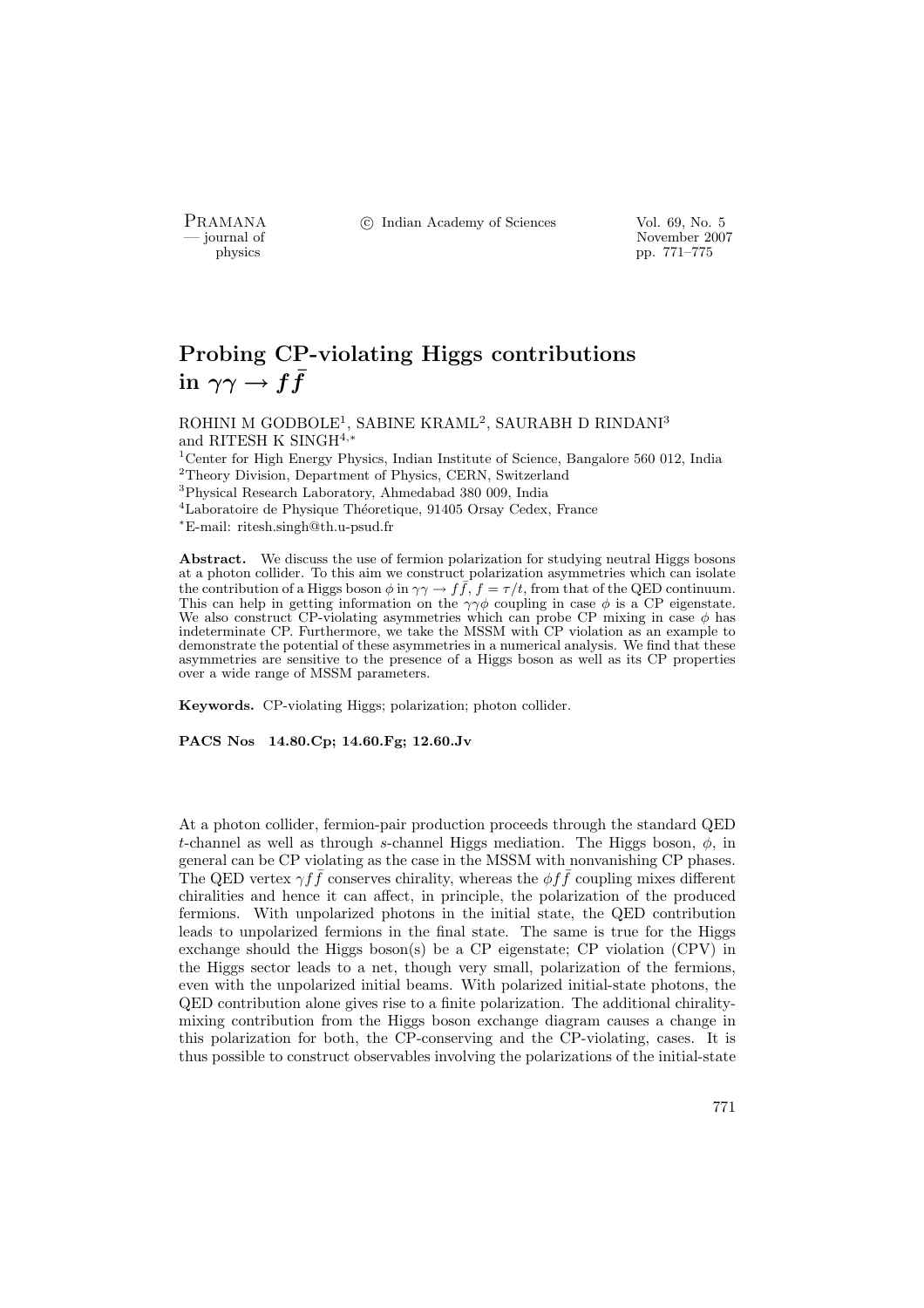### Rohini M Godbole et al

Table 1. Polarization observables, interactions and the form-factor combinations that they can probe.

| Observable                                            | Type of interaction | Combinations probed |
|-------------------------------------------------------|---------------------|---------------------|
| $P_f^U$                                               | $P/CP$ violating    | $u_i$ 's            |
| $\delta P_f^+ = P_f^{++} - (P_f^{++})^{\text{QED}}$   | Chirality mixing    | $x_i$ 's, $y_i$ 's  |
| $\delta P_f^{-} = P_f^{--} - (P_f^{--})^{\text{QED}}$ | Chirality mixing    | $x_i$ 's, $y_i$ 's  |
| $\delta P_{f}^{\rm CP} = P_{f}^{++} + P_{f}^{--}$     | $P/CP$ violating    | $y_i$ 's            |

photons and those of the final-state fermions  $(\tau / t)$ , which can probe the Higgs boson couplings, including possible CP violation in the Higgs sector.

The fermion polarization is defined as the fractional surplus of positive helicity fermions over negative helicity ones,  $P_f^{ij} = (N_+^{ij} - N_-^{ij})/(N_+^{ij} + N_-^{ij})$ , where the superscript ij stands for the polarizations of the parent  $e^+e^-$  beams  $(P_e, P_{\bar{e}})$  of the ILC.  $N_+$  and  $N_-$  stand for the number of fermions with positive and negative helicities, respectively. The polarization of anti-fermions,  $\bar{P}_f^{ij}$ , is defined analogously; conservation of linear and angular momenta implies  $P_f^{ij} = \bar{P}_f^{ij}$ .

We know that the chirality mixing amplitudes in pure QED are proportional to the fermion mass  $m_f$ . Hence these are small for light fermions. Further, the Higgsexchange diagram contributes only when the helicities of the colliding photons are equal; at the same time the QED contribution can be suppressed by choosing  $\lambda_1 = \lambda_2$ . For the case of the polarized, peaked photon spectrum [1] this amounts to choosing  $(P_e, P_{\bar{e}}) = (\pm, \pm)$  for the parent  $e^+/e^-$  beams.

The final-state fermion polarization with unpolarized initial state,  $P_f^U$ , is zero should the Higgs boson have a definite CP quantum number. Nonzero values of  $P_f^U$  only arise for  $y_i \neq 0$ , thus it is a signal of CP violation in the Higgs sector. For polarized initial states, the final-state fermion polarization is always nonzero. Regardless of whether CP is violated or not, any deviation of  $P_f^{++}$  and  $P_f^{--}$  from the functions of whether  $\overline{CI}$  is violated of not, any deviation of  $I_f$  and  $I_f$  from their QED predictions probes the Higgs boson contribution. Moreover, since Pinvariance implies  $P_f^{++} = -P_f^{--}$  for the QED contribution,  $P_f^{++} + P_f^{--} \neq 0$  is a signal of CP violation. The polarization observables are summarized in table 1. Here note that  $\delta P_f^{\rm CP} = \delta P_f^+ + \delta P_f^-$ . In the following, we choose  $\delta P_f^-$  and  $\delta P_f^{\rm CP}$  as the independent observables.

We demonstrate the utility of our polarization observables, by performing a numerical analysis for  $\gamma \gamma \to \tau^+ \tau^-$  and  $\gamma \gamma \to t\bar{t}$  in the CPX scenario [2]. We vary  $M_{H^{\pm}} = 150-500 \text{ GeV}$  and  $\tan \beta = 3-40$  and consider different phases  $\Phi_A$ . The Higgs boson masses, couplings and widths are computed with both CPsuperH [3] and FeynHiggs [4]. For the polarized photon beams, we use the ideal Comptonbackscattered photon spectrum of [1]. The beam energy  $E<sub>b</sub>$  for the parent  $e<sup>+</sup>e$ collider is chosen such that the peak in the spectrum of the  $\gamma\gamma$  invariant mass corresponds to the relevant Higgs boson mass(es). This choice explores the ultimate potential of the polarization observables; we call it the 'peak  $E_B$ ' choice. In general,  $P_f^U \neq 0$  would be a clear signal of CPV. However,  $P_f^U$  is found to be very small, well below experimental sensitivity. So we have to work with polarized beams and consider  $\delta P_f^-$  and  $\delta P_f^{\rm CP}$ .

772 Pramana – J. Phys., Vol. 69, No. 5, November 2007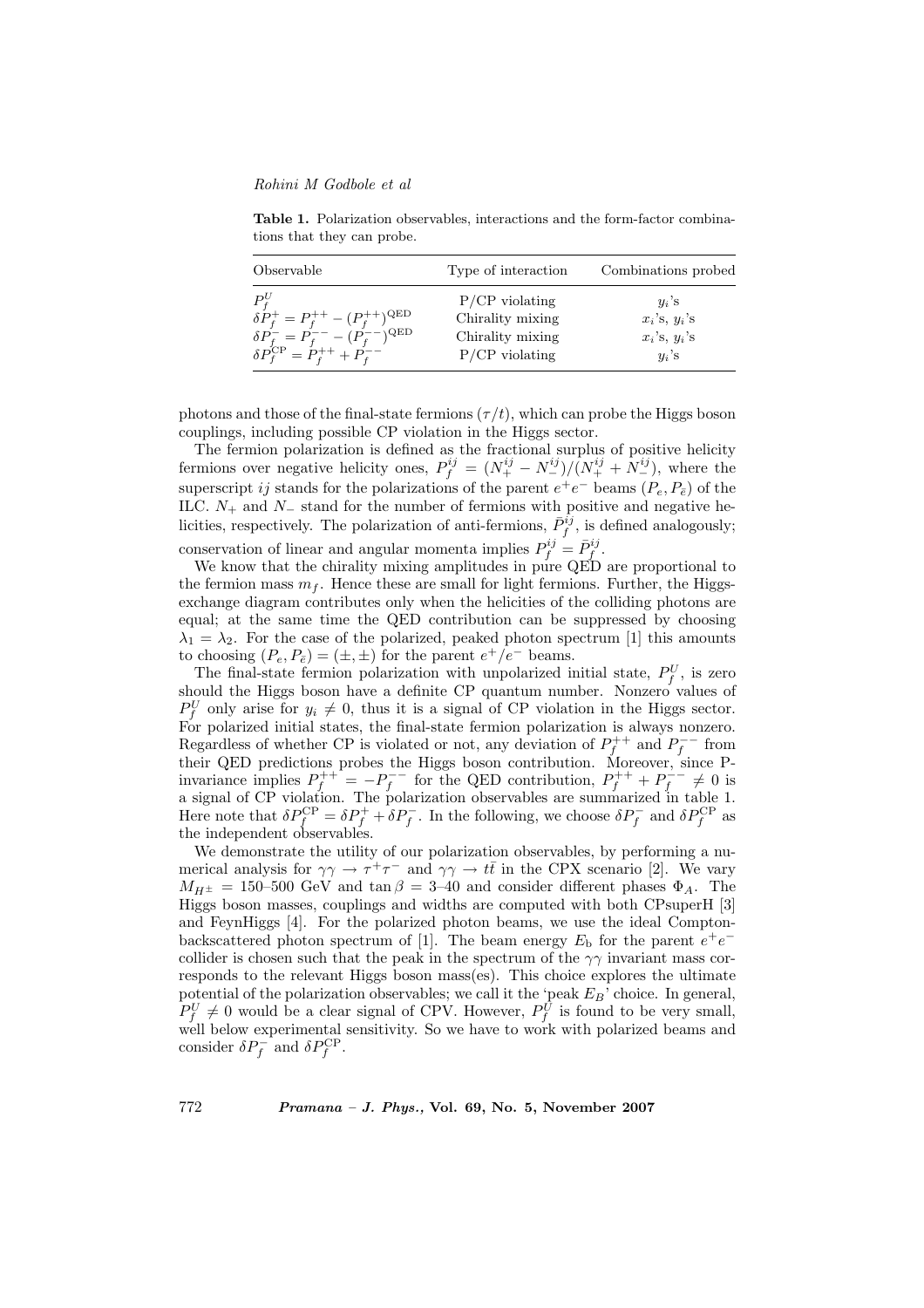#### $CP$ -violating Higgs at  $\gamma\gamma$  collider



**Figure 1.** Contours of constant  $\delta P_{\tau}^-$  in units of  $10^{-2}$  in the tan  $\beta$ - $M_{H^{\pm}}$ plane for the CPX scenario with  $\Phi_A = 0^{\circ}$  (top panel) and  $\Phi_A = 90^{\circ}$  (bottom panel) with  $dE_m = 1$  GeV. The left panels show the results obtained with CPsuperH, the right panels those obtained with FeynHiggs.

Let us start with  $f = \tau$ . Due to the small  $\tau$  mass, the contribution to the  $\tau$ polarization from the Higgs boson exchange diagram is very small unless one puts a cut on the  $\tau^+\tau^-$  invariant mass. We use a cut  $|m_{\tau\tau} - M_{H_1}| \leq \max(\mathrm{d}E_m, 5 \Gamma_{H_1})$ with  $dE_m = 1$  GeV. In figure 1 we show  $\delta P_{\tau}^-$  for both CPsuperH and FeynHiggs with  $dE_m = 1$  GeV. In figure 1 we show  $\delta P_{\tau}$  for both CPsuperH and FeynHiggs for zero and maximal phase  $\Phi_A$ . The  $e^{\pm}$  beam energy is chosen such that  $\sqrt{s_{\gamma\gamma}}$ at the peak of the photon spectrum is equal to the mass of the lightest Higgs boson  $H_1$ . The deviation in the polarization due to the  $H_1$  exchange is large for both  $\Phi_A = 0$  and 90°.  $\delta P_{\tau}^-$  increases with  $\tan \beta$  because the  $\tau$  Yukawa coupling increases. However, it turns out that  $\delta P_{\tau}^+ \simeq \delta P_{\tau}^-$ , so that  $\delta P_{\tau}^{\rm CP} \simeq 0$  over all the tan  $\beta$ - $M_{H^{\pm}}$  plane. The difference between CPsuperH and FeynHiggs in figure 1 can be traced to somewhat different predictions of the masses, couplings and decay widths as a result of the different approximations used in the two programs.

In the case of  $t\bar{t}$  production, it is the heavier Higgs bosons  $H_{2,3}$  which contribute. Since the masses of  $H_{2,3}$  are in general close to each other, we choose the beam since the masses of  $H_{2,3}$  are in general close to each other, we choose the beam<br>energy such that the mean value  $(M_{H_2} + M_{H_3})/2$  matches with  $\sqrt{s}_{\gamma\gamma}$  at the peak of the photon spectrum. We find that the top polarization is sensitive not only to the

 $Pramana - J. Phys., Vol. 69, No. 5, November 2007$  773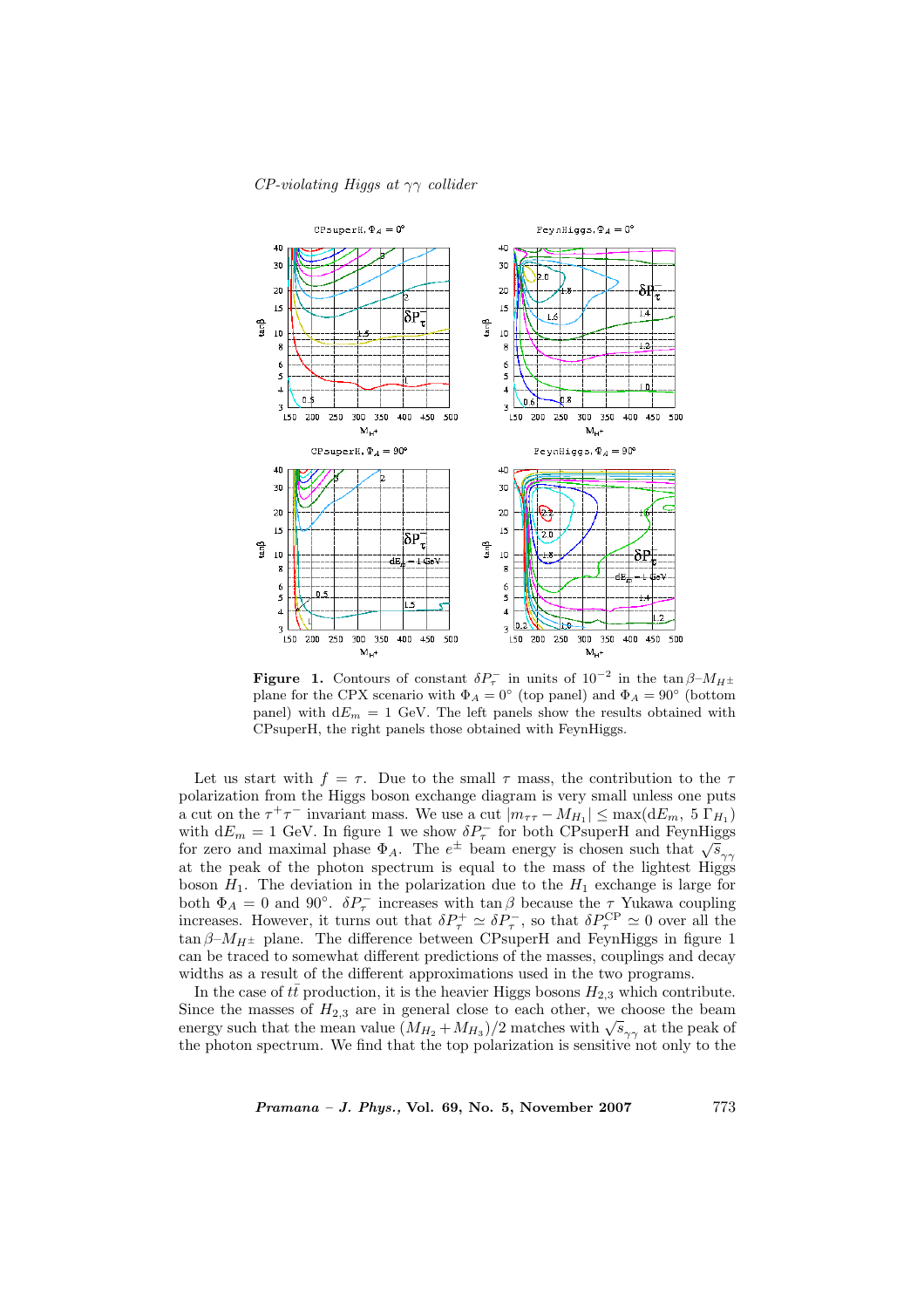#### Rohini M Godbole et al



**Figure 2.** Contours of constant  $\delta P_t^{\rm CP}$  in units of  $10^{-2}$  in the tan  $\beta$ - $M_{H^{\pm}}$ plane for the CPX scenario with  $\Phi_A = 90^\circ$ . The left panel shows the results obtained with CPsuperH, the right panel those obtained with FeynHiggs.



Figure 3. Contours of constant  $A_3$  for  $\Phi_A = 30^\circ$  and  $90^\circ$ ; computed with CPsuperH.

Higgs contribution in general  $(\delta P_t^{\pm})$  but also to CP violation  $(\delta P_t^{\text{CP}})$ . In figure 2 we show contours of constant  $\delta P_t^{\text{CP}}$  in the tan  $\beta$ - $M_{H^{\pm}}$  plane for  $\Phi_A = 90^{\circ}$ . Of course one needs  $M_{H^{\pm}} \geq 2m_t$ . Since the top Yukawa coupling decreases with tan  $\beta$ ,  $\delta P_t^{\text{CP}}$ is only sizable for small values of  $\tan \beta$ . Note that due to the large top-quark mass, no cut on the  $t\bar{t}$  invariant mass is needed to increase the sensitivity. The difference in the sign of  $\delta P_t^{\rm CP}$  in the two panels in figure 2 is due to different conventions in CPsuperH and FeynHiggs leading to the opposite signs of  $y_i$ ,  $i = 1, ..., 4$ , for the same input MSSM parameters. Further, we also investigate the asymmetries defined at the level of leptons as constructed in ref. [5]. These are sensitive to the CP violation in the Higgs sector. We show the corresponding countours in figure 3 for  $\Phi_A = 30^\circ$  and  $90^\circ$ . We see that the lepton asymmetry  $\mathcal{A}_3$  is large and observable for small tan  $\beta$ , large  $m_{H^{\pm}}$ , only for large enough CP phase  $\Phi_A$ .

In summary, the polarization of heavy fermions is a good probe of the coupling of the Higgs boson including CP violation. We have analyzed this in the MSSM with CPV in the CPX scenario. We find that the polarization of  $\tau$ -leptons may

774 Pramana – J. Phys., Vol. 69, No. 5, November 2007